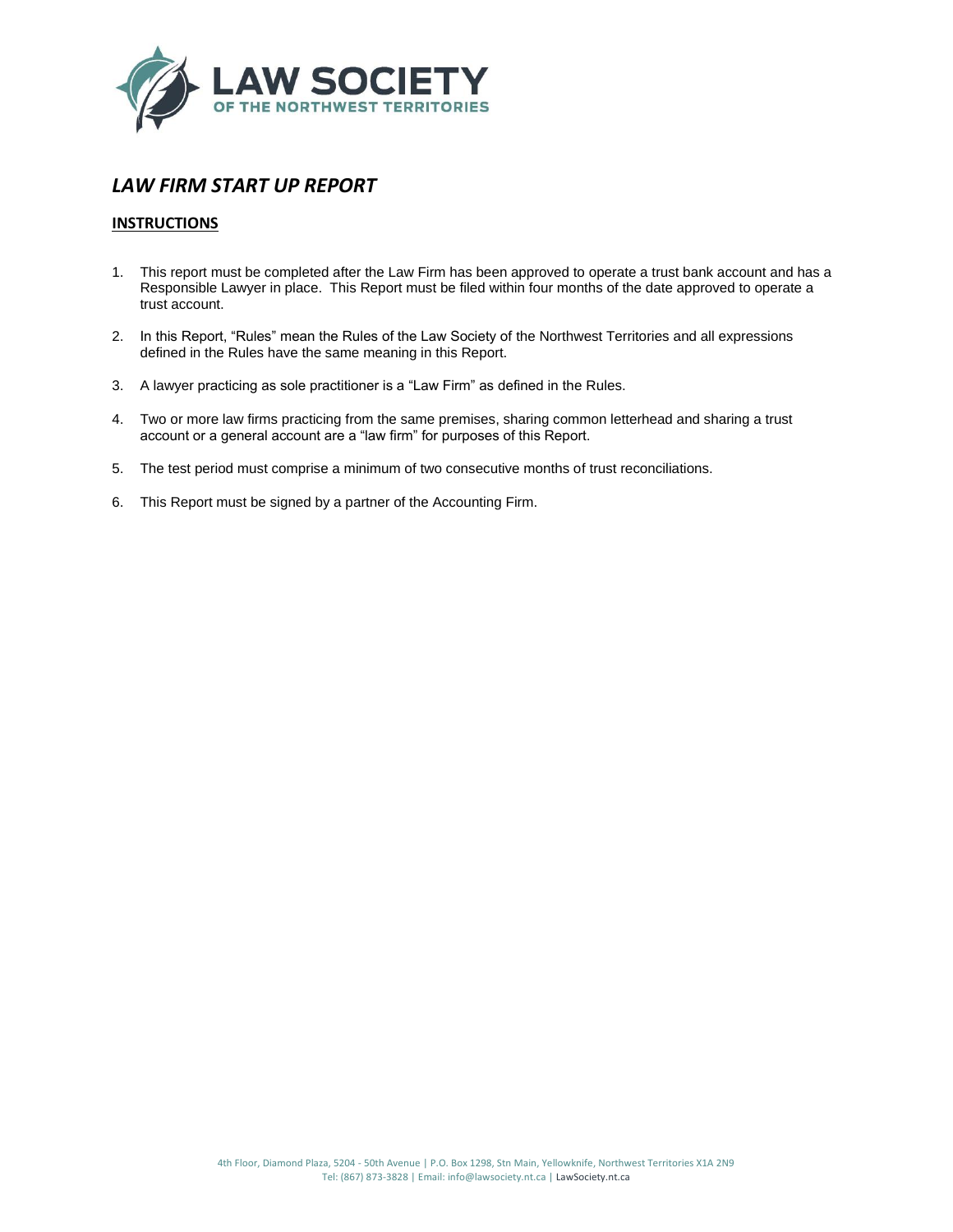# **SECTION A – GENERAL INFORMATION**

- 1. Law Firm: \_\_\_\_\_\_\_\_\_\_\_\_\_\_\_\_\_\_\_\_\_\_\_\_\_\_\_\_\_\_\_\_\_\_\_\_\_\_\_\_\_\_\_\_\_\_\_\_\_\_\_\_\_\_\_\_\_\_\_\_\_\_\_\_
- 2. Responsible Lawyer: \_\_\_\_\_\_\_\_\_\_\_\_\_\_\_\_\_\_\_\_\_\_\_\_\_\_\_\_\_\_\_\_\_\_\_\_\_\_\_\_\_\_\_\_\_\_\_\_\_\_\_\_\_\_\_
- 3. Firm Year End: \_\_/\_\_/\_\_\_\_

4. Date Law Firm Approved for Trust Account \_/\_/\_\_\_

- 5. Test Month  $\frac{1}{2}$
- 6. List the owners and associates of the Law Firm at the end of the Test Period

7. List the trust accounts opened by the Law Firm:

| Name of Financial Institution | <b>Account Number</b> | Date Opened |
|-------------------------------|-----------------------|-------------|
|                               |                       |             |
|                               |                       |             |
|                               |                       |             |
|                               |                       |             |
|                               |                       |             |

8. List the general accounts opened by the Law Firm:

| Name of Financial Institution | <b>Account Number</b> | Date Opened |
|-------------------------------|-----------------------|-------------|
|                               |                       |             |
|                               |                       |             |
|                               |                       |             |
|                               |                       |             |
|                               |                       |             |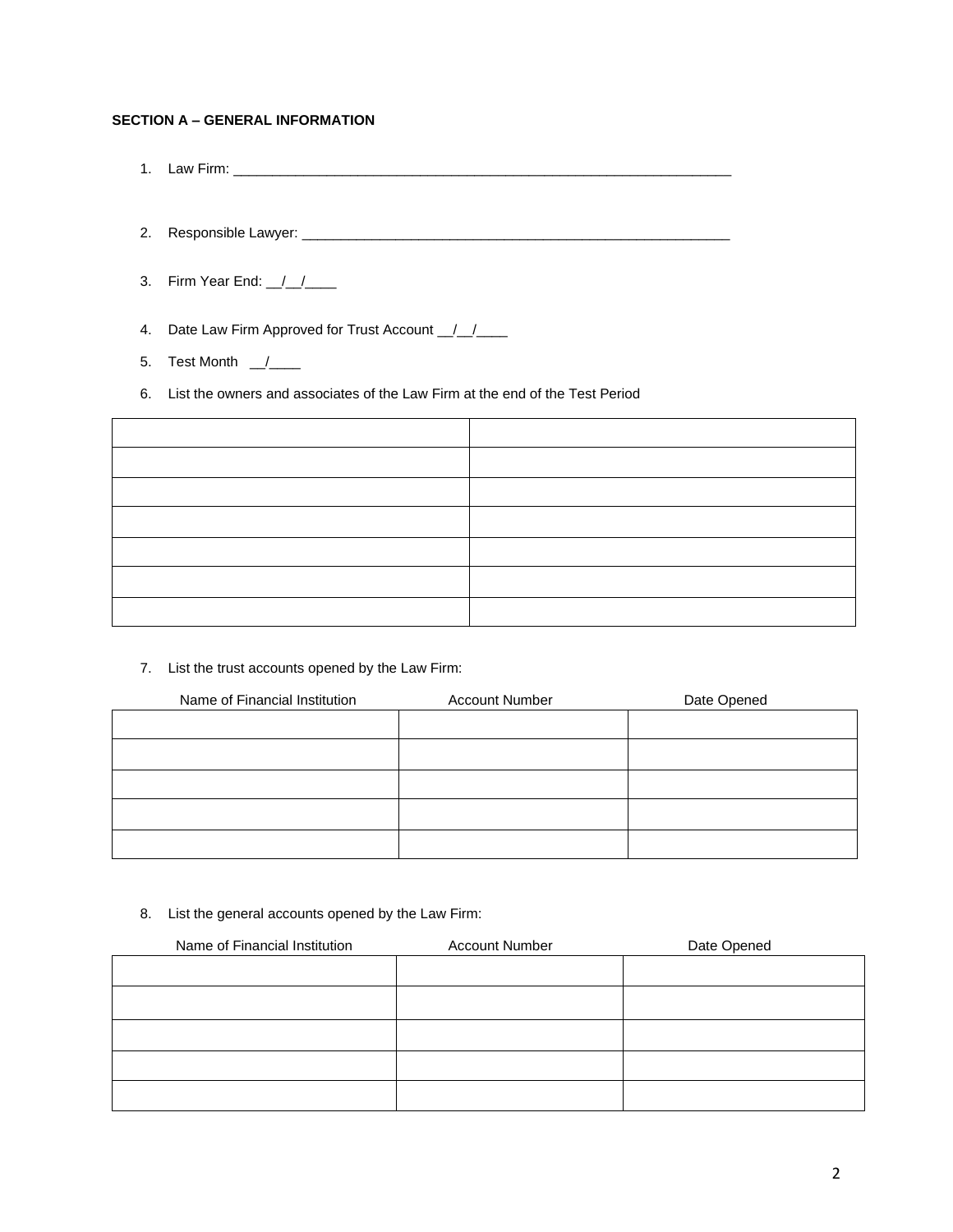# **SECTION B – REPORT**

TO: The Executive Director The Law Society of the Northwest Territories

I, \_\_\_\_\_\_\_\_\_\_\_\_\_\_\_\_\_\_\_\_\_\_\_\_\_\_\_\_\_\_\_\_\_\_\_\_\_ , the undersigned, make this report on behalf of

\_\_\_\_\_\_\_\_\_\_\_\_\_\_\_\_\_\_\_\_\_\_\_\_\_\_\_\_\_\_\_\_\_\_\_\_\_\_\_ (the "Accounting Firm") and at the request of the law firm identified

in Section A ( the "Law Firm"):

Our Accounting Firm has conducted certain procedures on the prescribed financial records maintained by the Law Firm. In order to make this report, our Accounting Firm has:

1. Read Part 6 of the Rules of the Law Society of the Northwest Territories;

- 2. Obtained an engagement letter (a copy of which is attached hereto), and
- 3. Performed the procedures necessary to complete this Report.

The procedures performed do not constitute an audit, therefore, our Accounting Firm does not express an opinion on the accuracy or completeness of the Law Firm's prescribed financial records and the financial information provided, or as to whether there were any irregularities during the Reporting Period which were not disclosed to us.

However, our Accounting Firm does report on the results of applying specific procedures.

In completing this Report, certain procedures were carried out on a "Test Period" which is a minimum of two months of trust reconciliations.

# **SECTION C – TESTING DETAILS**

1. Trust Bank Accounts Reviewed:

| Name of Financial Institution | <b>Account Number</b> | Date Opened |
|-------------------------------|-----------------------|-------------|
|                               |                       |             |
|                               |                       |             |
|                               |                       |             |
|                               |                       |             |
|                               |                       |             |

NOTE – In all testing for sections E to J, please put in the exact dates (such as day, month, year) unless only the month is specifically requested.

### **SECTION D – REVIEW OF TEST PERIOD RECONCILIATIONS**

- 1. Were the reconciliations prepared within one month of the month end? Yes No
- 2. If No please note the date prepared.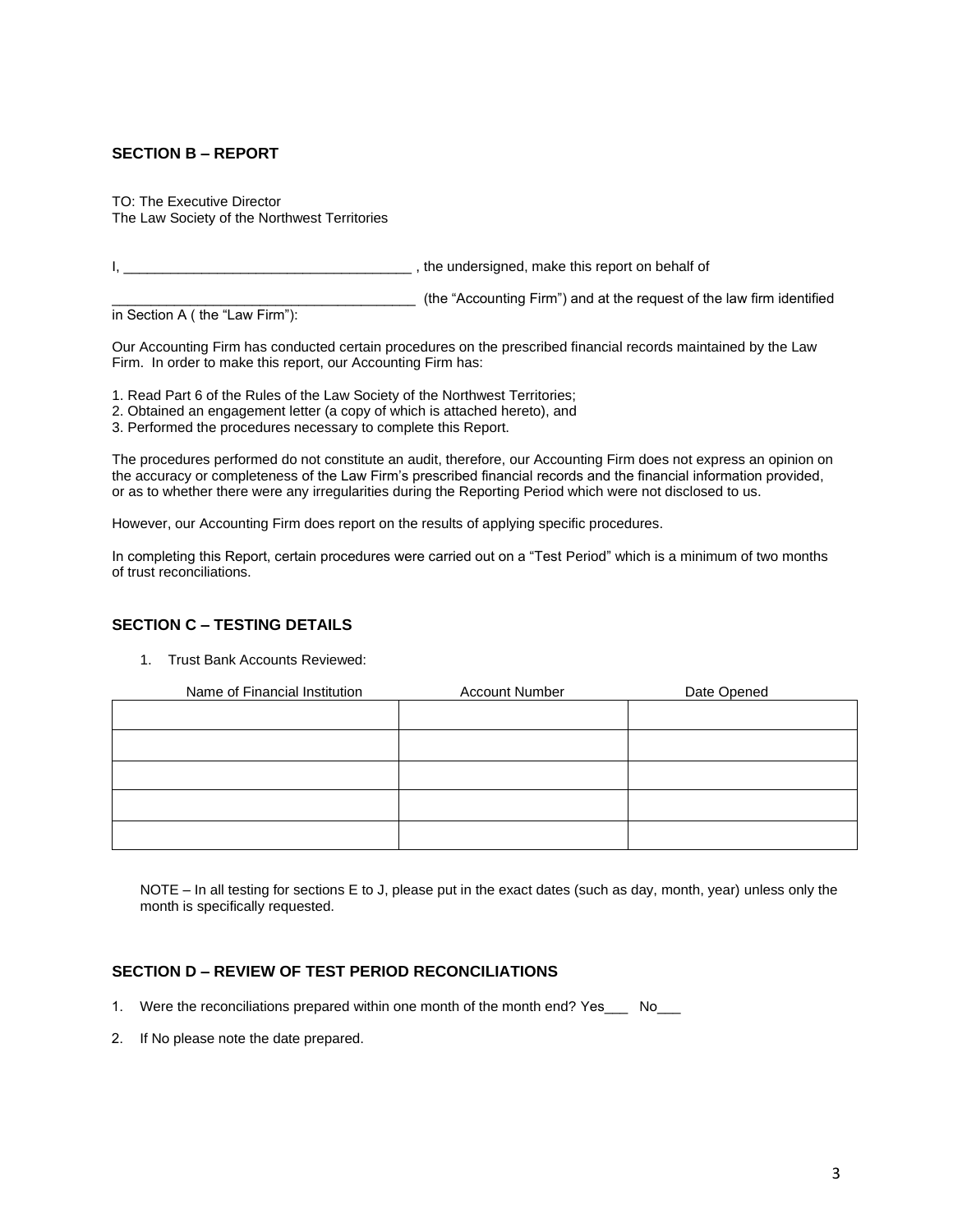| <b>Bank Account</b> | Month | Date Prepared |
|---------------------|-------|---------------|
|                     |       |               |
|                     |       |               |
|                     |       |               |
|                     |       |               |
|                     |       |               |

*Rule 107 provides that monthly trust reconciliations are not required when there has been no trust activity for the month, all trust accounts regardless of trust activity must be reconciled at least once in a twelve month period.*

3. Does the reconciled bank balance equal the client trust listing by trust bank account? Yes\_\_\_ No\_\_\_

If Yes jump to question 4.

If No please document the explanation recorded, or enquire of the Law Firm.

| <b>Bank Account</b> | Difference (\$) | Explanation |
|---------------------|-----------------|-------------|
|                     |                 |             |
|                     |                 |             |
|                     |                 |             |
|                     |                 |             |
|                     |                 |             |

4. If a difference exists, has it been resolved on subsequent reconciliations? Yes\_\_\_ No\_\_\_

If No please have the Law Firm resolve immediately and provide an explanation as to how difference was resolved.

5. Does the bank statement balance as per the bank reconciliation agree with the bank statement?

Yes\_\_\_ No\_\_\_

If No please identify the difference and explain why the ending bank statement was not used.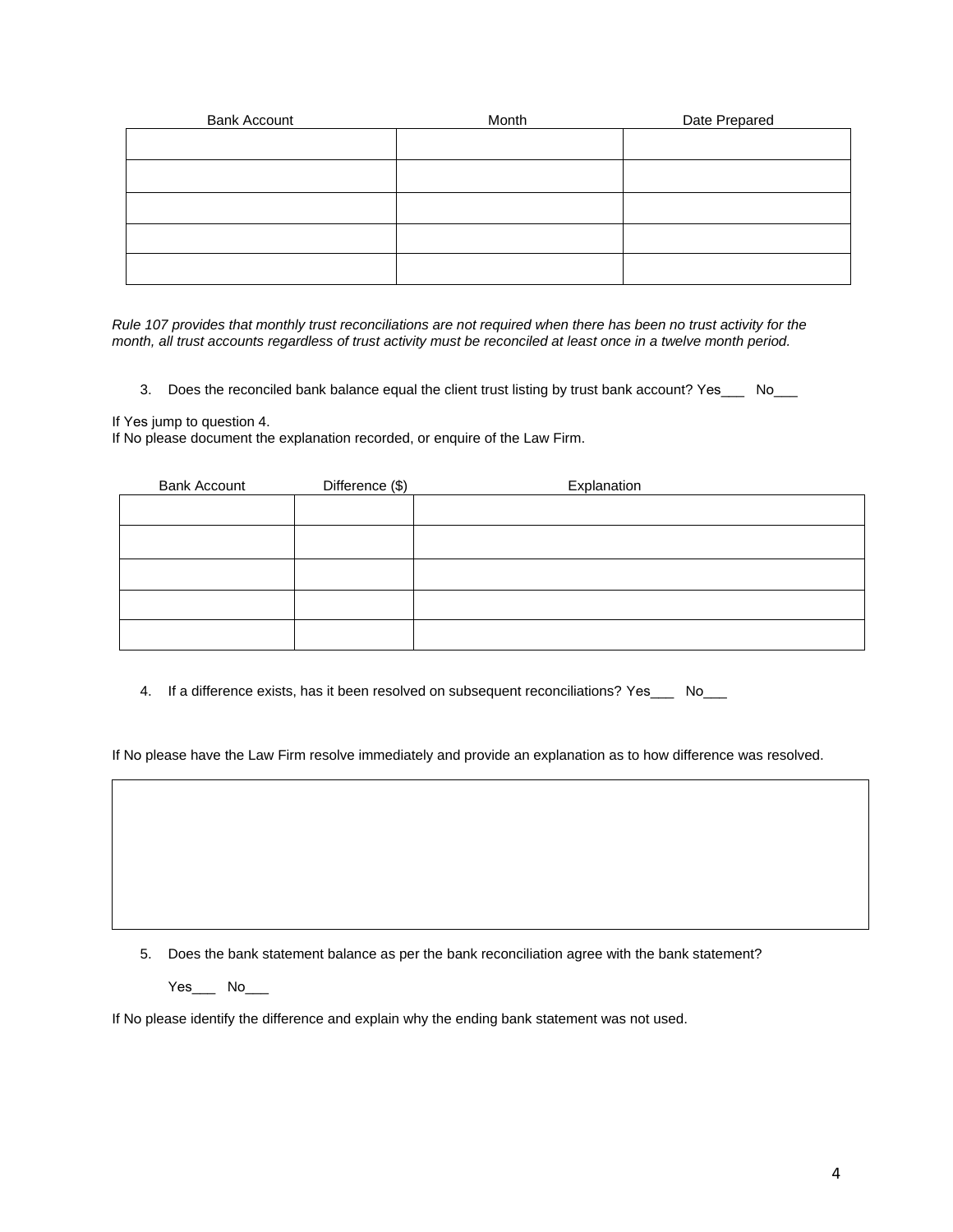| <b>Bank Account</b> | Month | Difference (\$) | Explanation |
|---------------------|-------|-----------------|-------------|
|                     |       |                 |             |
|                     |       |                 |             |
|                     |       |                 |             |
|                     |       |                 |             |
|                     |       |                 |             |
|                     |       |                 |             |
|                     |       |                 |             |
|                     |       |                 |             |
|                     |       |                 |             |

6. Were all outstanding cheques listed on the trust bank reconciliation cleared as of the date of your review? Yes<sub>.</sub> No\_\_\_

If No – please list all uncleared cheques that are greater than one year old from date of issuance or that exceed \$100,000.

| <b>Bank Account</b> | Cheque Number | <b>Issued Date</b> | Payee | Client | Amount |
|---------------------|---------------|--------------------|-------|--------|--------|
|                     |               |                    |       |        |        |
|                     |               |                    |       |        |        |
|                     |               |                    |       |        |        |
|                     |               |                    |       |        |        |
|                     |               |                    |       |        |        |

Are all outstanding receipts listed on the trust bank reconciliation cleared on or before the next banking day?

Yes\_\_\_ No\_\_\_

If Yes go to question 7

If No please list all outstanding receipts that did not clear by the next banking day.

| <b>Bank Account</b> | Amount | Source | Client | Received | Deposited |
|---------------------|--------|--------|--------|----------|-----------|
|                     |        |        |        |          |           |
|                     |        |        |        |          |           |
|                     |        |        |        |          |           |
|                     |        |        |        |          |           |
|                     |        |        |        |          |           |
|                     |        |        |        |          |           |

If there are receipts listed above that are still outstanding as at the date of your review, have the Law Firm resolve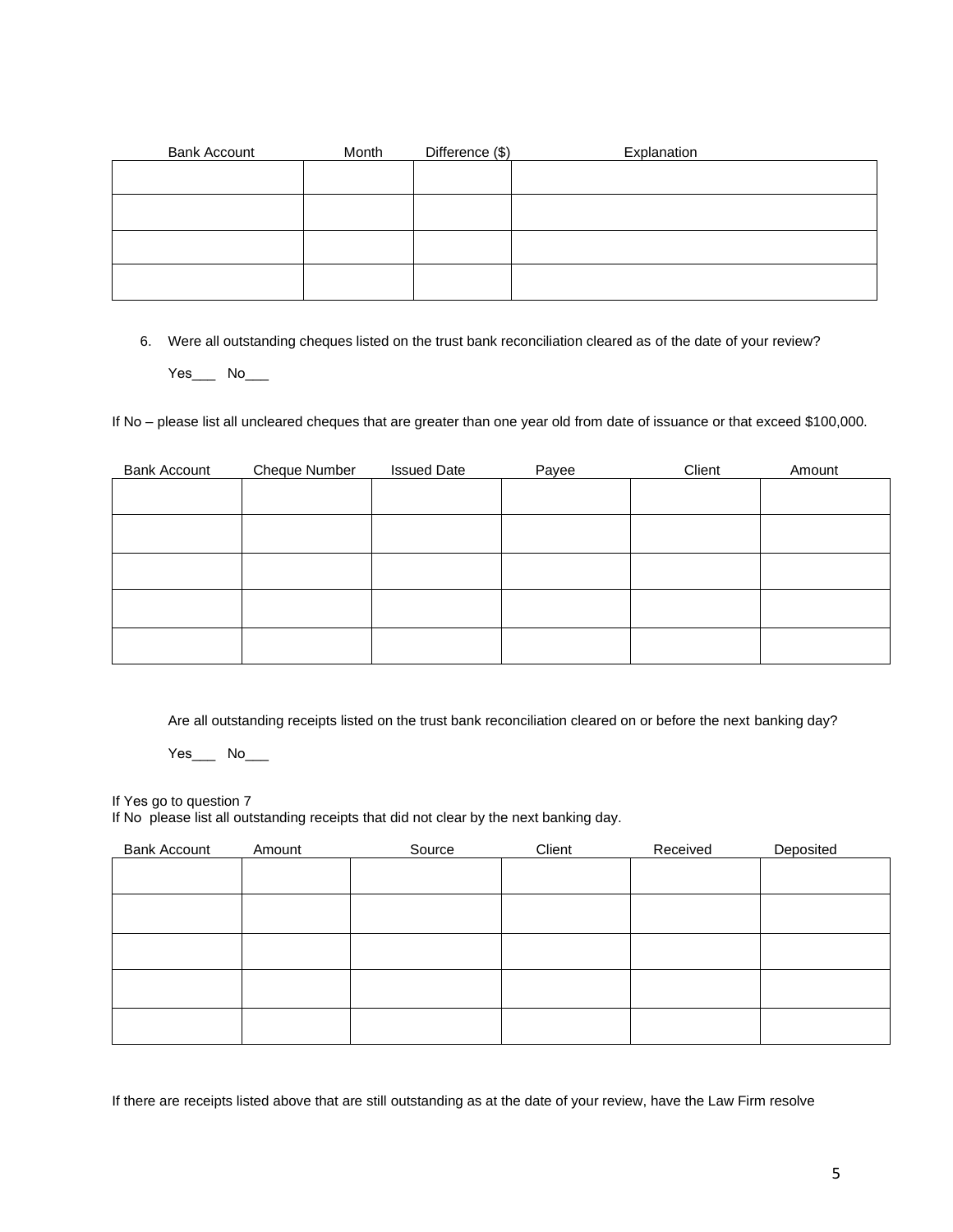immediately and provide an explanation on how and when the deposit was made.

| Amount | Explanation of How and When Late Receipt was Deposited |  |  |  |  |
|--------|--------------------------------------------------------|--|--|--|--|
|        |                                                        |  |  |  |  |
|        |                                                        |  |  |  |  |
|        |                                                        |  |  |  |  |
|        |                                                        |  |  |  |  |
|        |                                                        |  |  |  |  |

#### **NOTE: IF THE LAW FIRM IS UNABLE TO PROVIDE PROOF THAT ALL OUTSTANDING RECEIPTS ARE RESOLVED, PLEASE CONTACT THE LAW SOCIETY OF THE NORTHWEST TERRITORIES IMMEDIATELY AT 867 873 3828.**

Were all outstanding receipts listed above completed prior to any withdrawals (any cheques issues or electronic banking withdrawals completed?)

Yes\_\_\_ No\_\_\_

If No please provide information on any exceptions:

| Client | Deposit Amount Payment Date | Deposit Date | Explanation |
|--------|-----------------------------|--------------|-------------|
|        |                             |              |             |
|        |                             |              |             |
|        |                             |              |             |
|        |                             |              |             |
|        |                             |              |             |
|        |                             |              |             |
|        |                             |              |             |
|        |                             |              |             |

7. Were there any other adjustments apart from outstanding deposits and outstanding cheques listed on the bank reconciliation?

 $Yes$   $No$   $\qquad$ 

If No go to question 8

If Yes please provide information on all adjustments.

| <b>Bank Account</b> | Amount | <b>Adjustment Description</b> | Date Occurred | Date Corrected |
|---------------------|--------|-------------------------------|---------------|----------------|
|                     |        |                               |               |                |
|                     |        |                               |               |                |
|                     |        |                               |               |                |
|                     |        |                               |               |                |
|                     |        |                               |               |                |
|                     |        |                               |               |                |
|                     |        |                               |               |                |
|                     |        |                               |               |                |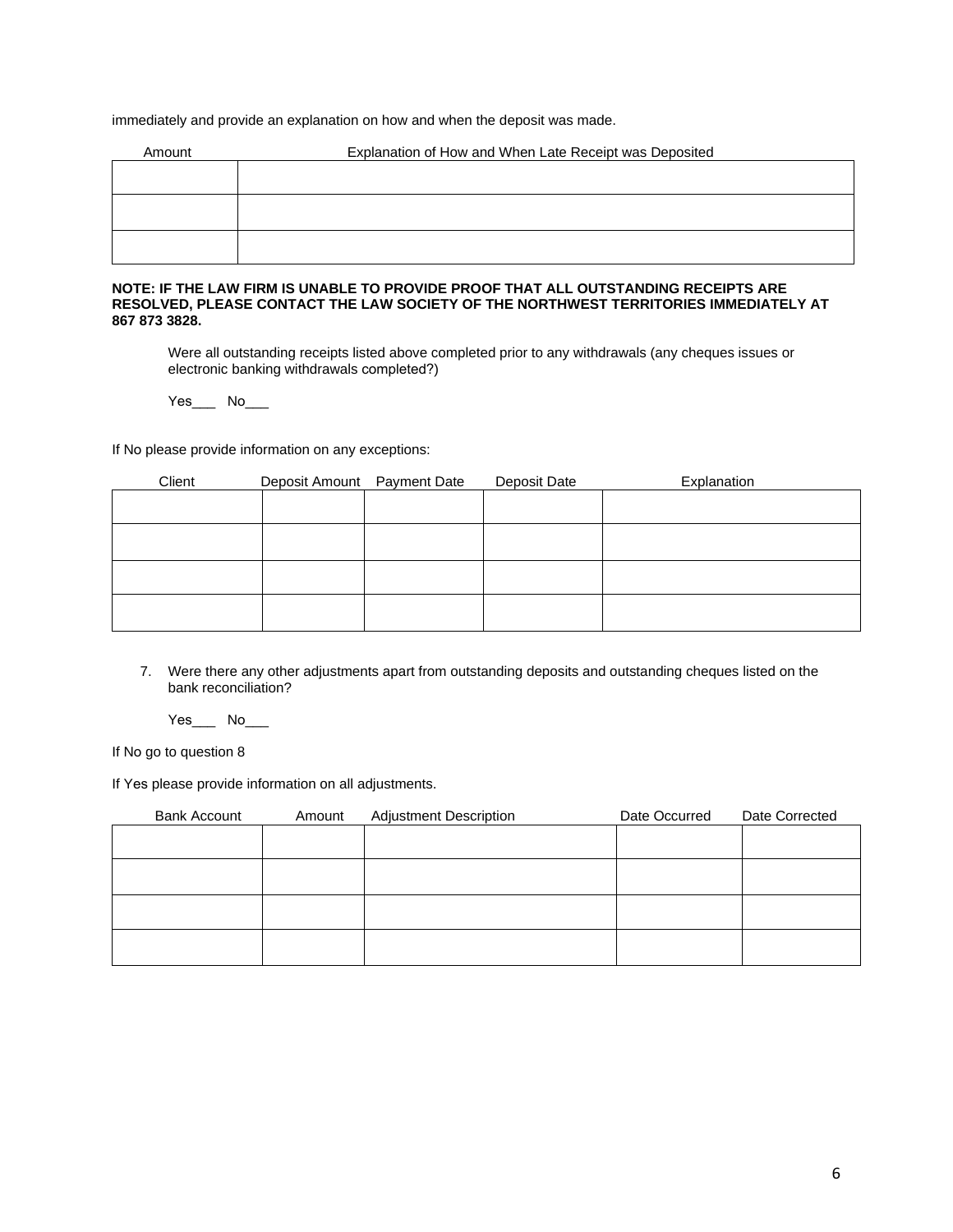If there are any adjustments still outstanding as at the date of your review, have the Law Firm resolve immediately and

provide an explanation on how and when the adjustment was corrected.

| Amount | <b>Explanation of Late Correction</b> |
|--------|---------------------------------------|
|        |                                       |
|        |                                       |
|        |                                       |
|        |                                       |
|        |                                       |

#### **NOTE IF THE LAW FIRM IS UNABLE TO PROVIDE PROOF THAT ALL OUTSTANDING ADJUSTMENTS ARE RESOLVED, PLEASE CONTACT THE LAW SOCIETY OF THE NORTHWEST TERRITORIES IMMEDIATELY AT 867 873 3828.**

8. Is the bank reconciliation arithmetically correct?

Yes\_\_\_ No\_\_\_

If No please explain why not.

| <b>Bank Account</b> | Month | Explanation |
|---------------------|-------|-------------|
|                     |       |             |
|                     |       |             |
|                     |       |             |
|                     |       |             |
|                     |       |             |
|                     |       |             |
|                     |       |             |
|                     |       |             |
|                     |       |             |

9. Are the detailed client trust listings arithmetically correct?

Yes\_\_\_ No\_\_\_

If No please explain why not.

| <b>Bank Account</b> | Month | Explanation |
|---------------------|-------|-------------|
|                     |       |             |
|                     |       |             |
|                     |       |             |
|                     |       |             |
|                     |       |             |
|                     |       |             |
|                     |       |             |
|                     |       |             |
|                     |       |             |

10. Are there any shortages listed on the detailed client trust listing?

Yes\_\_\_ No\_\_\_

If Yes please provide the following information: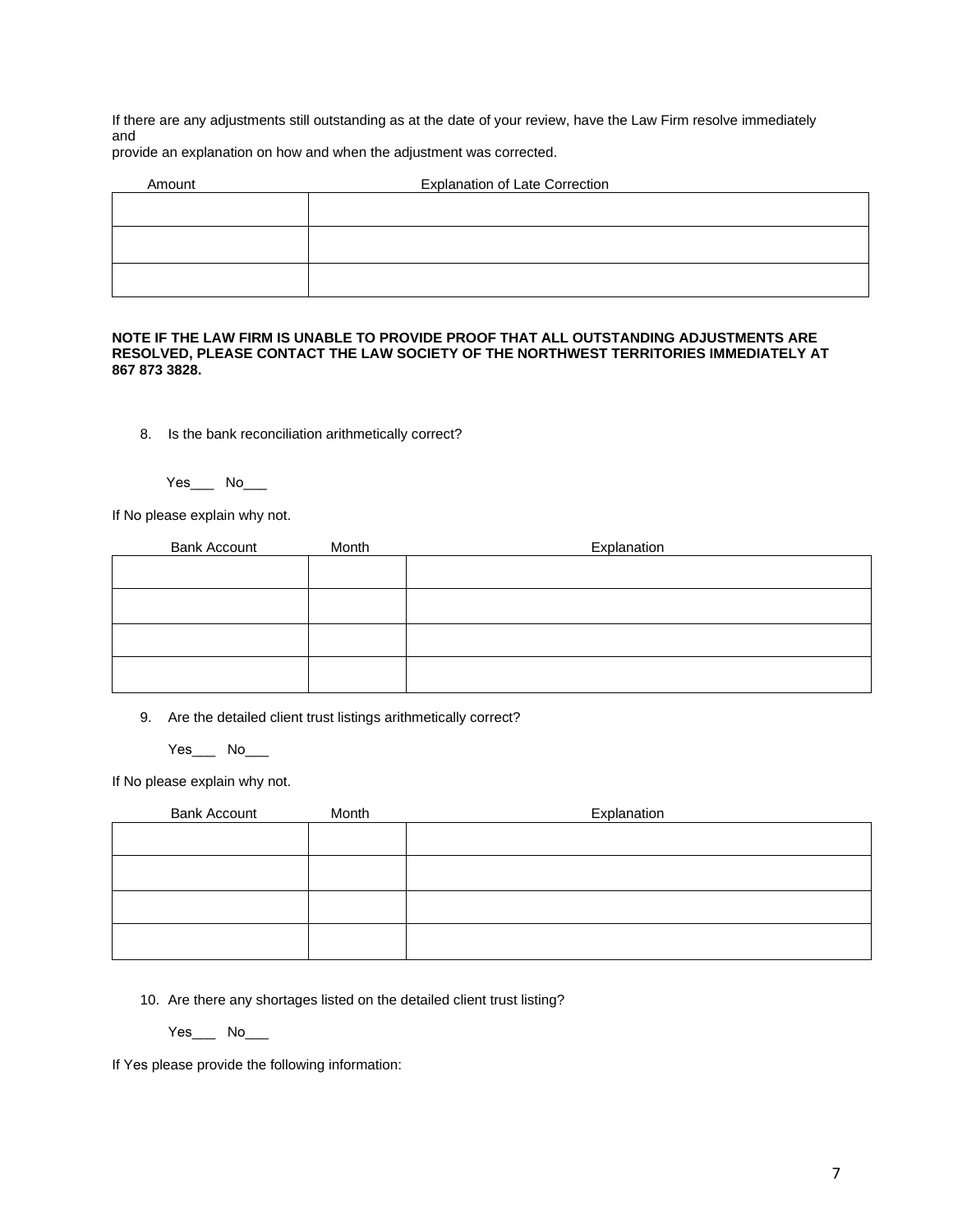| <b>Client Trust Listing</b> | Amount | Date Occurred | Date Corrected | Explanation |
|-----------------------------|--------|---------------|----------------|-------------|
|                             |        |               |                |             |
|                             |        |               |                |             |
|                             |        |               |                |             |
|                             |        |               |                |             |
|                             |        |               |                |             |
|                             |        |               |                |             |
|                             |        |               |                |             |
|                             |        |               |                |             |

If there are any shortages still outstanding as at the date of your review, have the law firm resolve immediately and provide an explanation on how and when the shortage was resolved

| <b>Client Trust Listing</b> | Amount | <b>Explanation of Correction</b> |
|-----------------------------|--------|----------------------------------|
|                             |        |                                  |
|                             |        |                                  |
|                             |        |                                  |
|                             |        |                                  |
|                             |        |                                  |
|                             |        |                                  |

### **NOTE IF THE LAW FIRM IS UNABLE TO PROVIDE PROOF THAT ALL SHORTAGES ARE CORRECTED, PLEASE CONTACT THE LAW SOCIETY OF THE NORTHWEST TERRITORIES IMMEDIATELY AT 867 873 3828.**

1. Do all of the amounts on the client listing agree to the client trust ledger cared?

Yes\_\_\_ No\_\_\_

*No minimum or maximum testing, 100% testing of the amounts listed on the client trust ledger card.* 

If No please provide the following information:

| <b>Client Number</b> | \$ Client Trust Listing | \$ Client Trust Ledger | <b>Explanation for Difference</b> |
|----------------------|-------------------------|------------------------|-----------------------------------|
|                      |                         |                        |                                   |
|                      |                         |                        |                                   |
|                      |                         |                        |                                   |
|                      |                         |                        |                                   |
|                      |                         |                        |                                   |

2. Do the results of your testing in question 11 question the reliability of the client trust listing and the monthly trust reconciliation?

Yes\_\_\_\_ No\_\_\_

If Yes have the Law Firm recalculate the monthly trust reconciliation and **IMMEDIATELY CONTACT THE LAW SOCIETY OF THE NORTHWEST TERRITORIES AT 867 873 3828** 

Add any additional comments related to Section D here.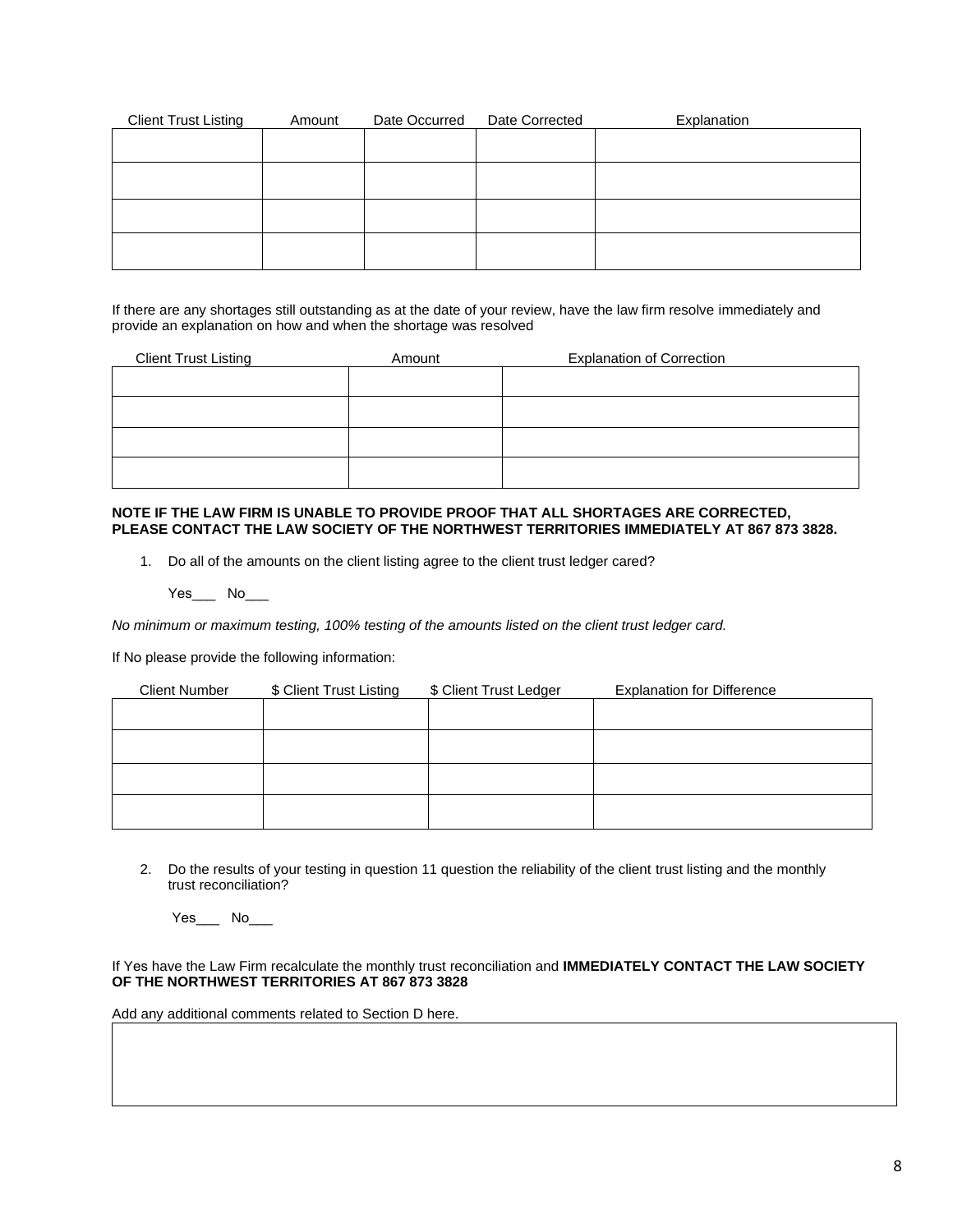### **SECTION E – TESTING OF CASH RECEIPTS**

#### **Review the trust deposit slips of the law firm for the test month (or trust journal if deposit slips are not practical to review) and answer the following questions.**

Rule 1 defines "cash" as coins referred to in section 7 of the Currency Act, notes issued by the Bank of Canada pursuant to the Bank of Canada Act that are intended for circulation in Canada and coins or bank notes of countries other than Canada.

Were there cash deposits recorded during the test period?

 $Yes$  No  $\qquad$ 

If No go to Section F

1. Was any cash noted in the trust deposit slips?

Yes\_\_\_\_ No\_\_\_

If No go to Section F If Yes were any cash receipts noted that were over \$5,000?

 $Yes$  No\_\_\_\_\_

If No go to question 2 If Yes please provide details of all deposits over \$5,000

| <b>Bank Account</b> | Deposit Date | Amount | Client |
|---------------------|--------------|--------|--------|
|                     |              |        |        |
|                     |              |        |        |
|                     |              |        |        |
|                     |              |        |        |

2. Were all cash receipts recorded in a separate cash receipt book?

 $Yes$  No $\Box$ 

If No attach a copy of the trust card ledger to the Accountant's Report as an attachment.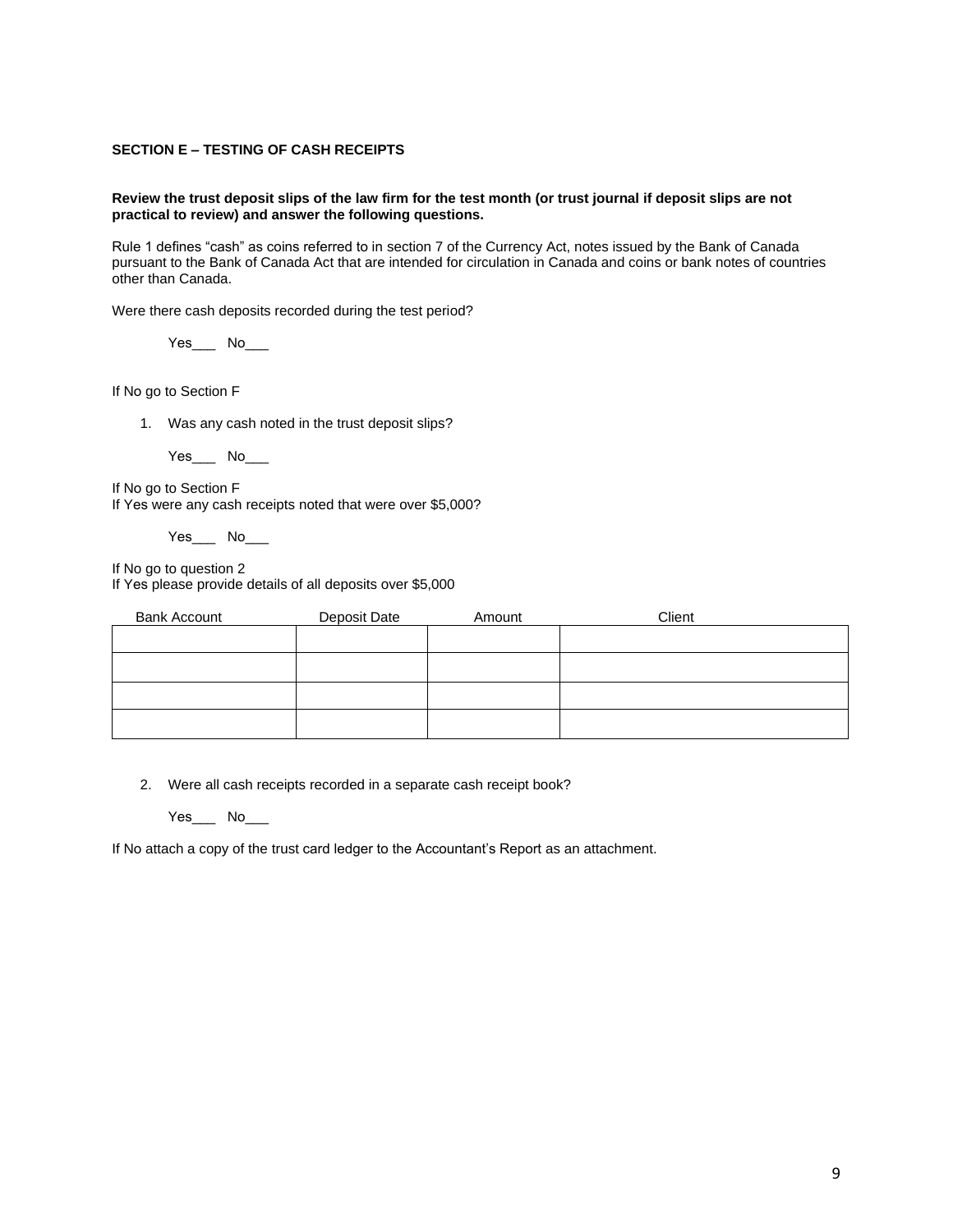### **SECTION F – TESTING OF TRANSFERS**

### **Review the trust transfer journal of the Law Firm for the test period and answer the following**

**questions.** Were there any transfers recorded during the test period?

Yes\_\_\_ No\_\_\_

If No go to section G

1. Were any transfers recorded in the trust transfer journal?

Yes\_\_\_ No\_\_\_

If Yes for any transfers that did not involve the same client, please provide details. *If more than five transfers in the test month, please record only the five largest transfers.* 

| <b>Transfer Date</b> | Amount | Client To | <b>Client From</b> | Reason for Transfer |
|----------------------|--------|-----------|--------------------|---------------------|
|                      |        |           |                    |                     |
|                      |        |           |                    |                     |
|                      |        |           |                    |                     |
|                      |        |           |                    |                     |
|                      |        |           |                    |                     |
|                      |        |           |                    |                     |
|                      |        |           |                    |                     |
|                      |        |           |                    |                     |
|                      |        |           |                    |                     |
|                      |        |           |                    |                     |

For any transfers listed above between non-related clients where the reason does not appear to be plausible (such as transfer from purchaser to vendor in real estate transaction) please attach a copy of the ledger cards to this report.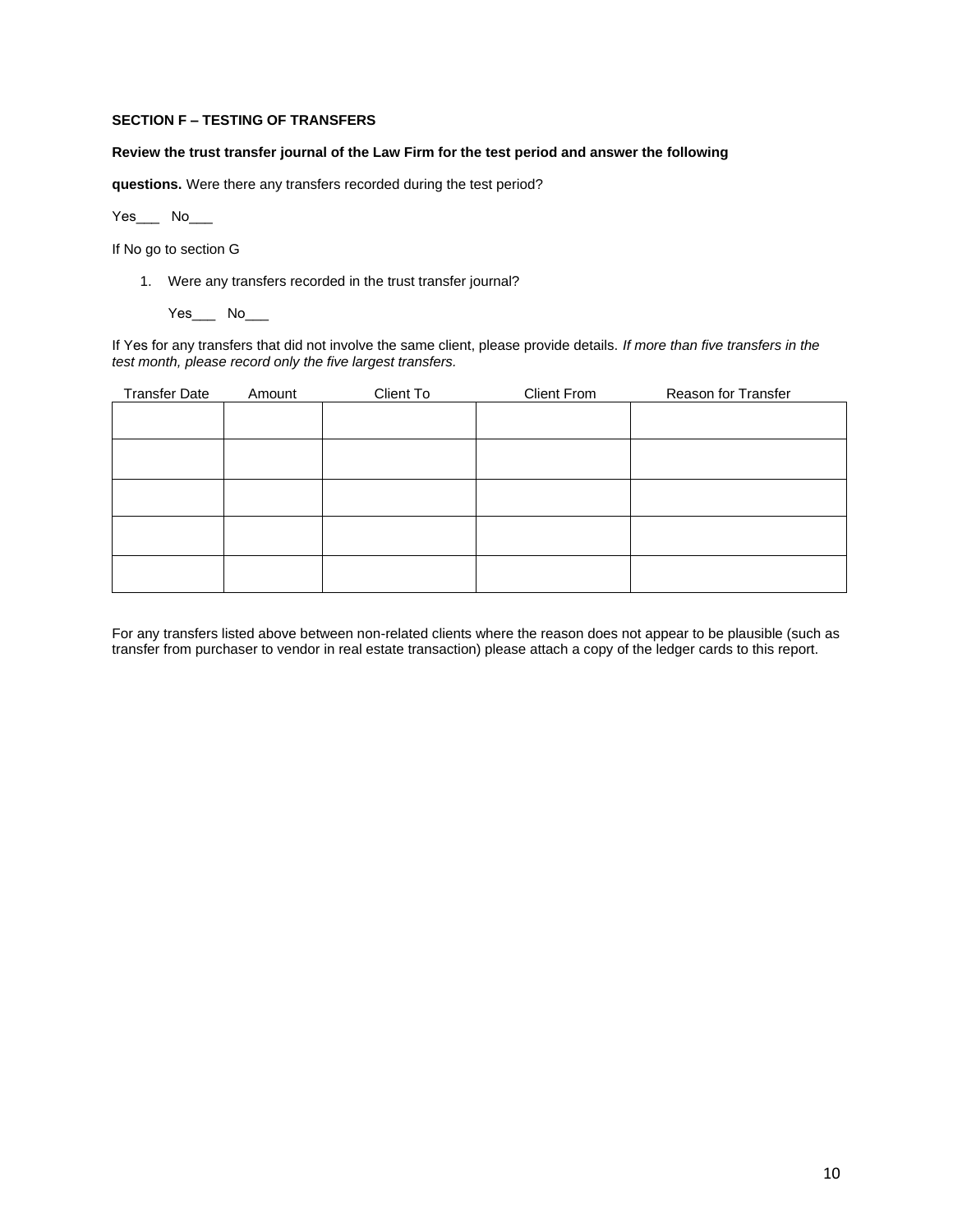### **SECTION G – TESTING OF DEPOSITS TO THE GENERAL BANK ACCOUNT**

#### **Review the general deposit slips of the law firm for the test period (or general journal if deposit slips not practical to review) and answer the following questions.**

1. Select five deposits from the general deposit slips.

If deposit slip is comprised of multiple receipts, select the largest receipt of each deposit.

Was a statement of account issued to support each receipt tested?

Yes No\_\_\_

If No please explain the nature of the deposit (textbox)

If Y was the statement of account issues the same day or prior to the deposit and was it for actual services rendered, not estimated or future services)?

Yes\_\_\_ No\_\_\_

If No please complete the following:

| Date of Deposit | Amount | Client | Date of Account |
|-----------------|--------|--------|-----------------|
|                 |        |        |                 |
|                 |        |        |                 |
|                 |        |        |                 |
|                 |        |        |                 |
|                 |        |        |                 |
|                 |        |        |                 |
|                 |        |        |                 |
|                 |        |        |                 |
|                 |        |        |                 |
|                 |        |        |                 |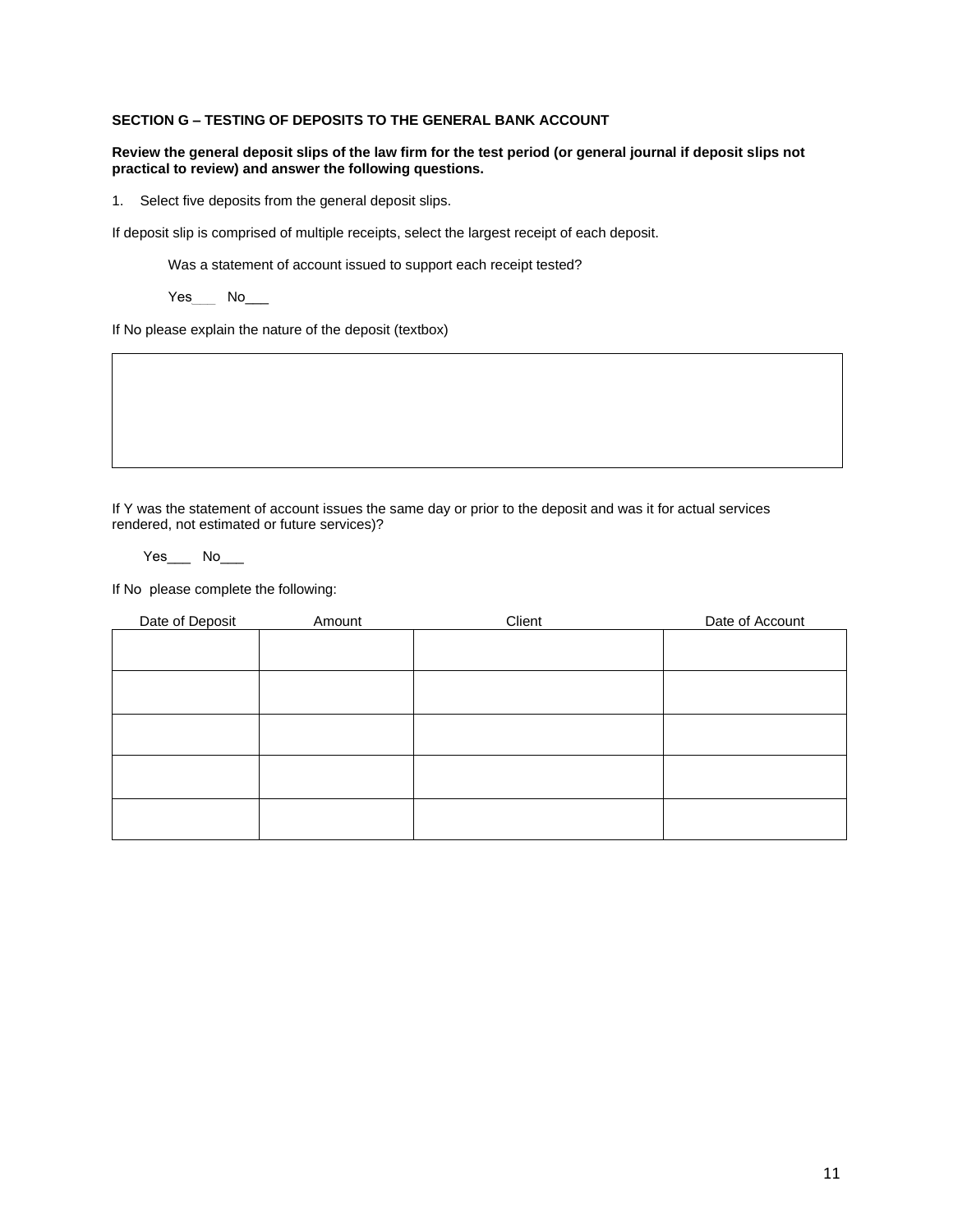# **SECTION H – REVIEW OF REPORTING PERIOD TRUST BANK STATEMENTS**

### **For each trust account during the reporting period, please answer the following questions.**

1. Do trust bank statements exist for each month the trust bank account was open?

Yes\_\_\_ No\_\_\_

# If No please complete the following

| <b>Bank Account</b> | Month Missing | Reason |
|---------------------|---------------|--------|
|                     |               |        |
|                     |               |        |
|                     |               |        |
|                     |               |        |
|                     |               |        |
|                     |               |        |
|                     |               |        |
|                     |               |        |

- 2. Do any of the trust bank statements indicate an overdraft?
	- Yes\_\_\_ No\_\_\_

If Yes please complete the following table.

| <b>Bank Account</b> | Overdraft (\$) | Date of Overdraft | Date Corrected | <b>Explanation for Overdraft</b> |
|---------------------|----------------|-------------------|----------------|----------------------------------|
|                     |                |                   |                |                                  |
|                     |                |                   |                |                                  |
|                     |                |                   |                |                                  |
|                     |                |                   |                |                                  |
|                     |                |                   |                |                                  |
|                     |                |                   |                |                                  |
|                     |                |                   |                |                                  |
|                     |                |                   |                |                                  |

**NOTE IF THE LAW FIRM IS UNABLE TO PROVIDE PROOF THAT ALL OVERDRAFTS ARE RESOLVED, PLEASE CONTACT THE LAW SOCIETY OF THE NORTHWEST TERRITORIES IMMEDIATELY AT 867 873 3828.**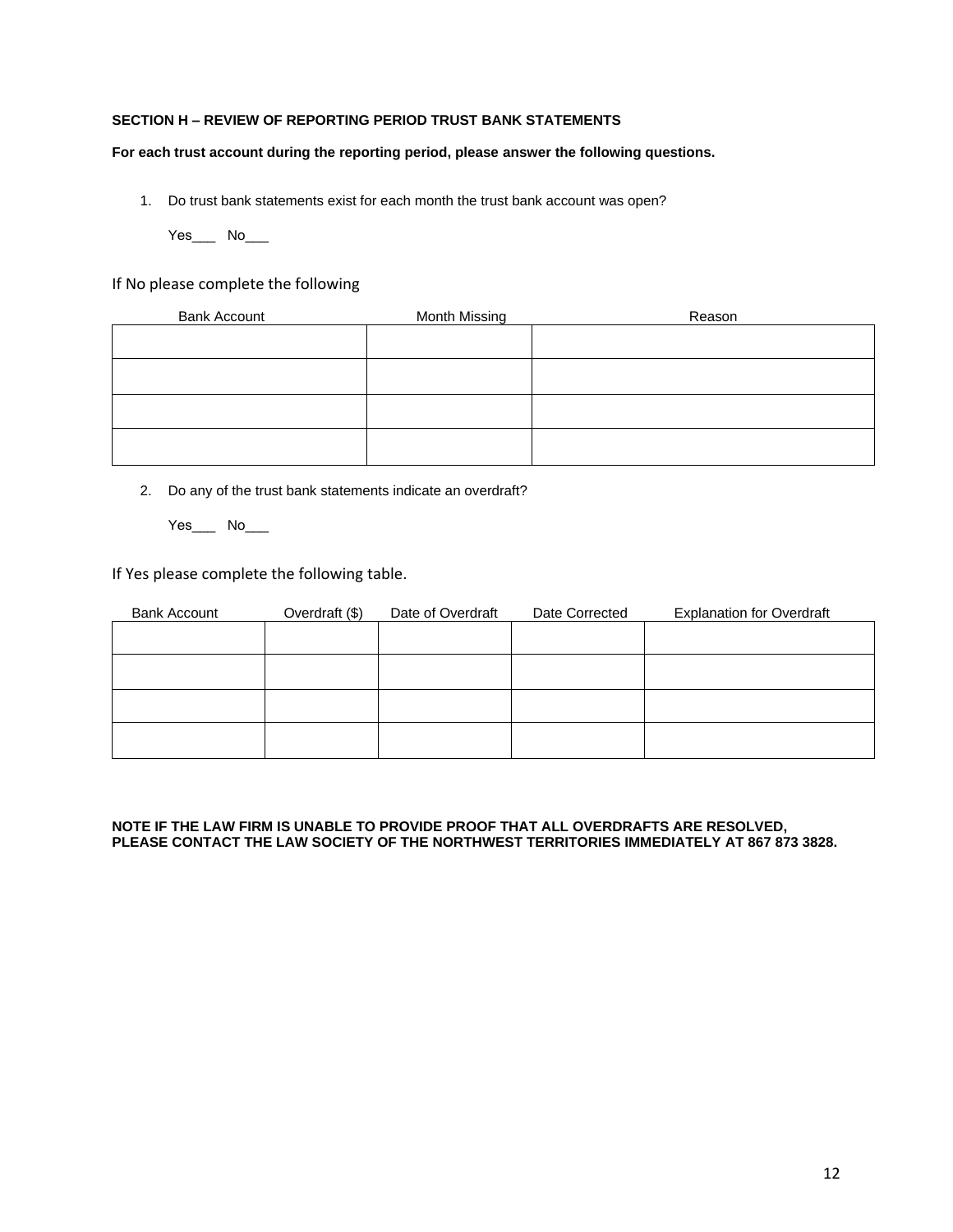# **SECTION I– REVIEW OF LAW FIRM BOOKS & RECORDS**

Does the Law Firm maintain:

#### **1. A trust journal which shows as applicable for each transaction**

(Select all that apply)

All receipts, withdrawals and transfers between files regardless of transaction type in chronological order

Date of receipt or withdrawal

Source of the money received

Form in which the money is received, such as cash, cheque, direct deposit, etc.

Payee of each withdrawal

Client name and/or file number

Receipt or cheque number

File numbers or names (source and destination of any transfers)

Amount

Continual running balance

### **2. A trust ledger for each client matter showing:**

(Select all that apply)

Client name, matter description and file number

Date of receipt or withdrawal

Source of the money received

Payee of each withdrawal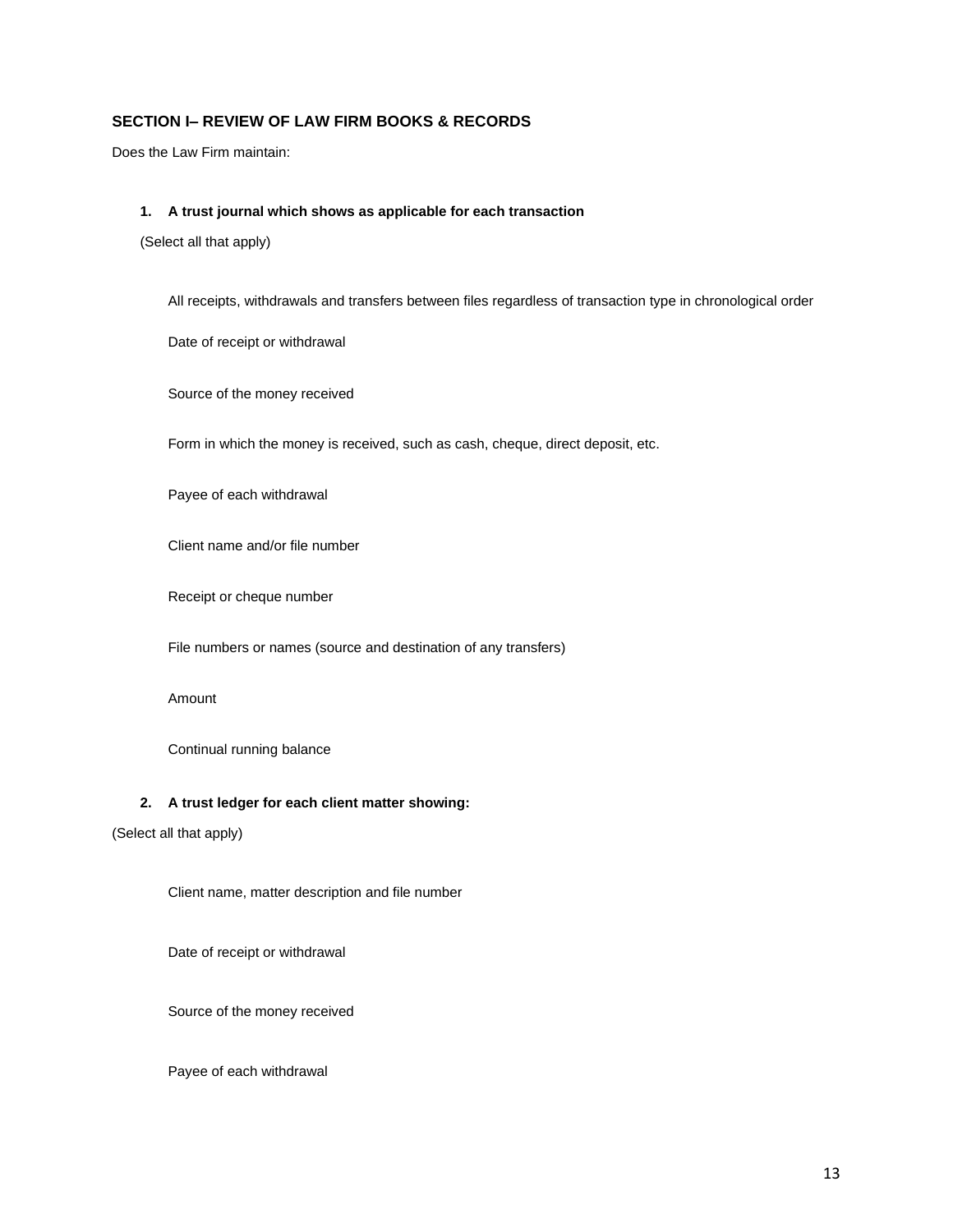Receipt or cheque number

Description of the nature of the deposit or withdrawal

Amount

Continual running balance

A journal showing all transfers of money between trust ledger accounts (or chronological file of copies of all documents by which transfers of money between trust ledger account were effected).

### **3. A general journal which shows:**

# (Select all that apply)

Date of receipt or withdrawal in chronological order

Source of the money received

Payee of each withdrawal

Client name and/or file number (if applicable)

Receipt or cheque number

Amount

Continual running balance

### **4. A billing journal which shows**

(Select all that apply)

All fees and charges to the client

Dates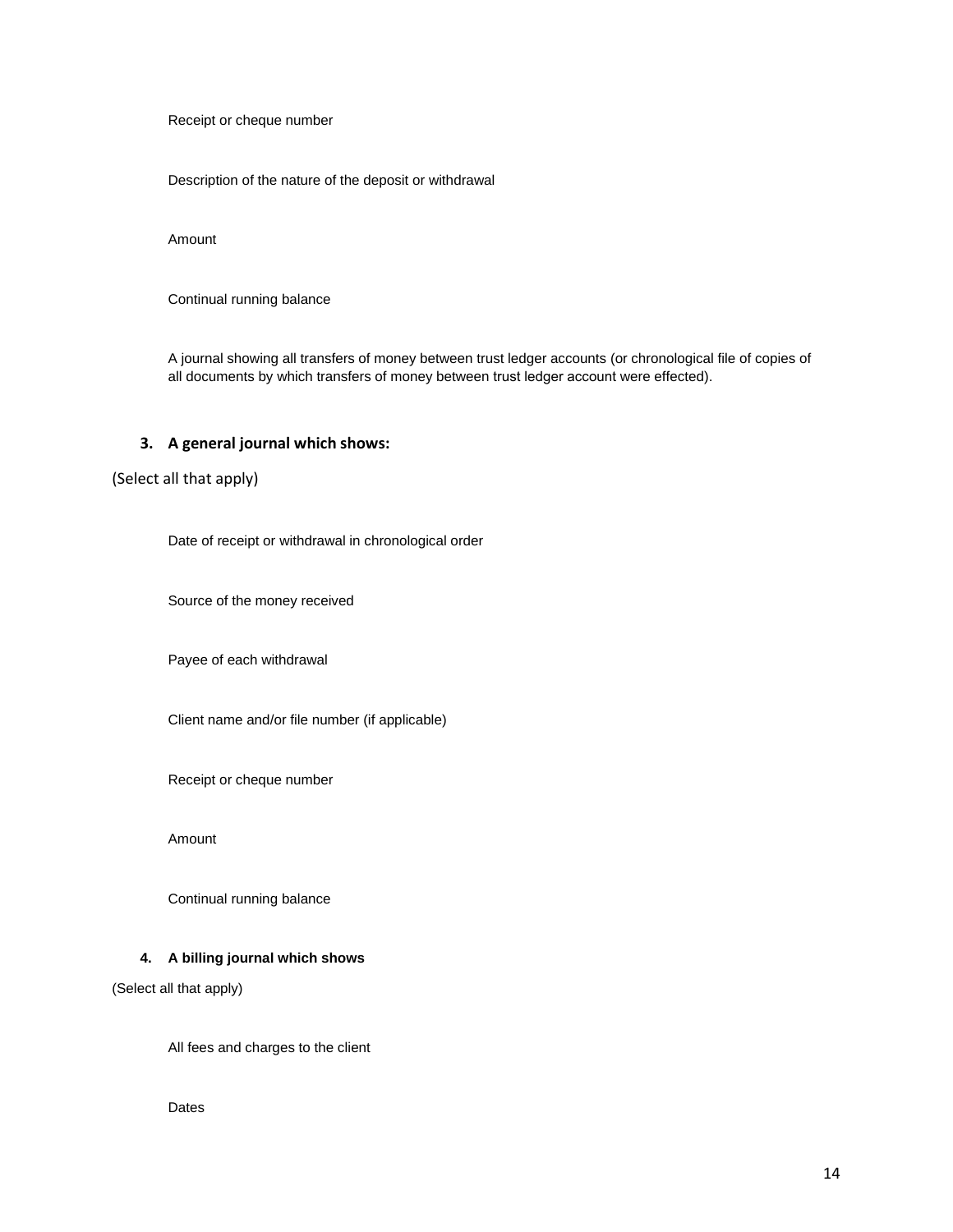#### **Amounts**

Names of the clients

#### **5. A chronological accounts receivable sub ledger which shows for each client:**

(Select all that apply)

Statements of account rendered (date and amount)

Payments (date and amount)

Continual running balance

### **6. A separate duplicate receipt book that records only cash received by the law firm showing:**

(Select all that apply)

Date cash received

Person from whom the cash was received

Amount of cash received

Client for whom cash was received

File number

Signature of the law firm representative

Signature of the person from whom the cash was received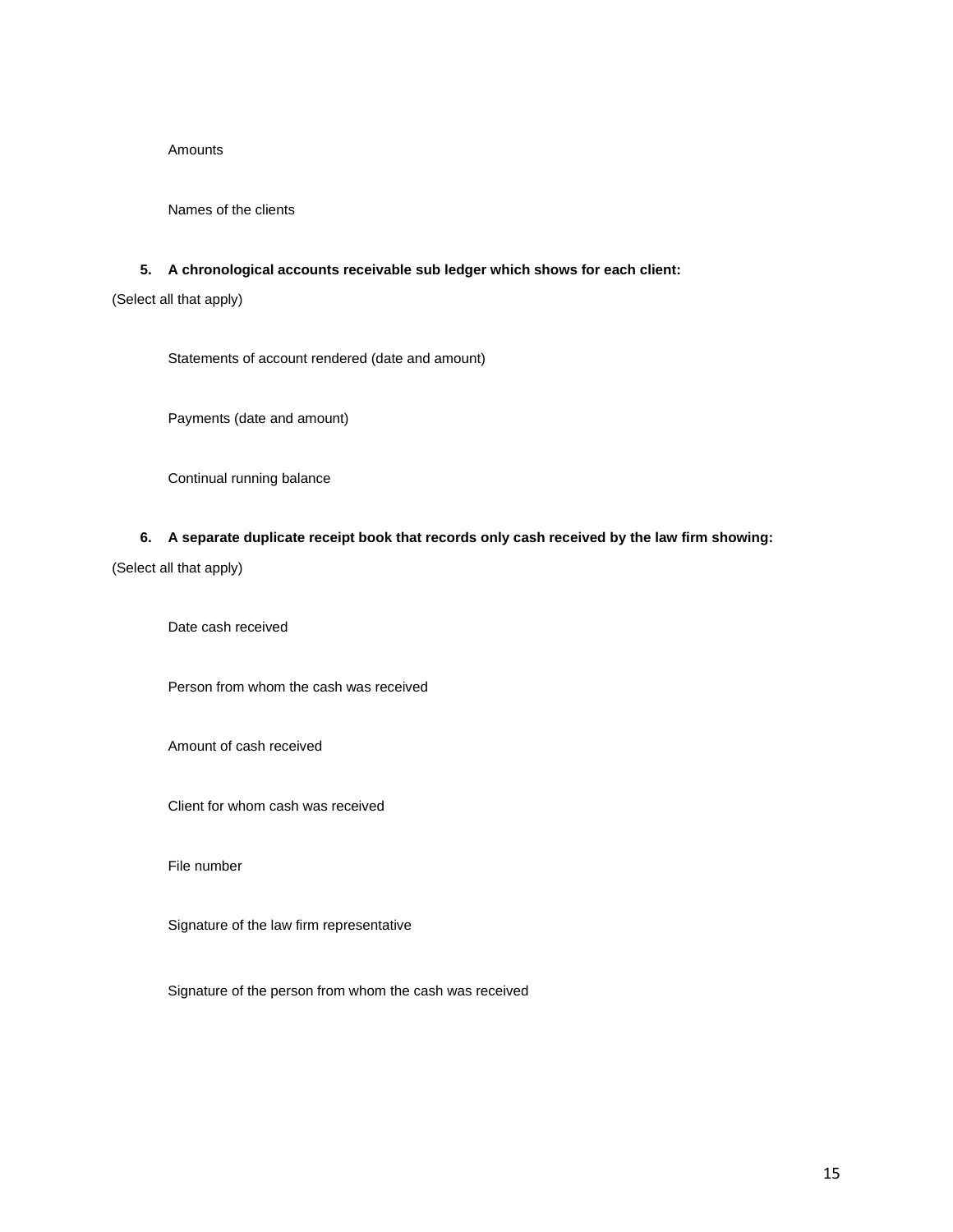### **7. A cash payment journal that records when cash is returned to a person showing:**

(Select all that apply)

Date cash paid

Amount of cash paid

Client for whom cash was paid

File number

Name and signature to whom the cash was paid

8. General bank account has been reconciled by the end of the following month?

Yes\_\_\_ No\_\_\_

9. The Law Firm has maintained the above books and records for the entire reporting period?

Yes\_\_\_ No\_\_\_

Please explain any missing elements from Questions 1 through 8, and a No answer to questions 9 or 10.

### **SECTION J – TRUST RECONCILIATION**

**Please attach a copy of the last trust reconciliation completed for each pooled and separate interest-bearing trust account. This includes the bank reconciliation and all supporting schedules such as the detailed client trust listing, bank statements (but not cheque images), outstanding cheque listing, etc.** (Upload)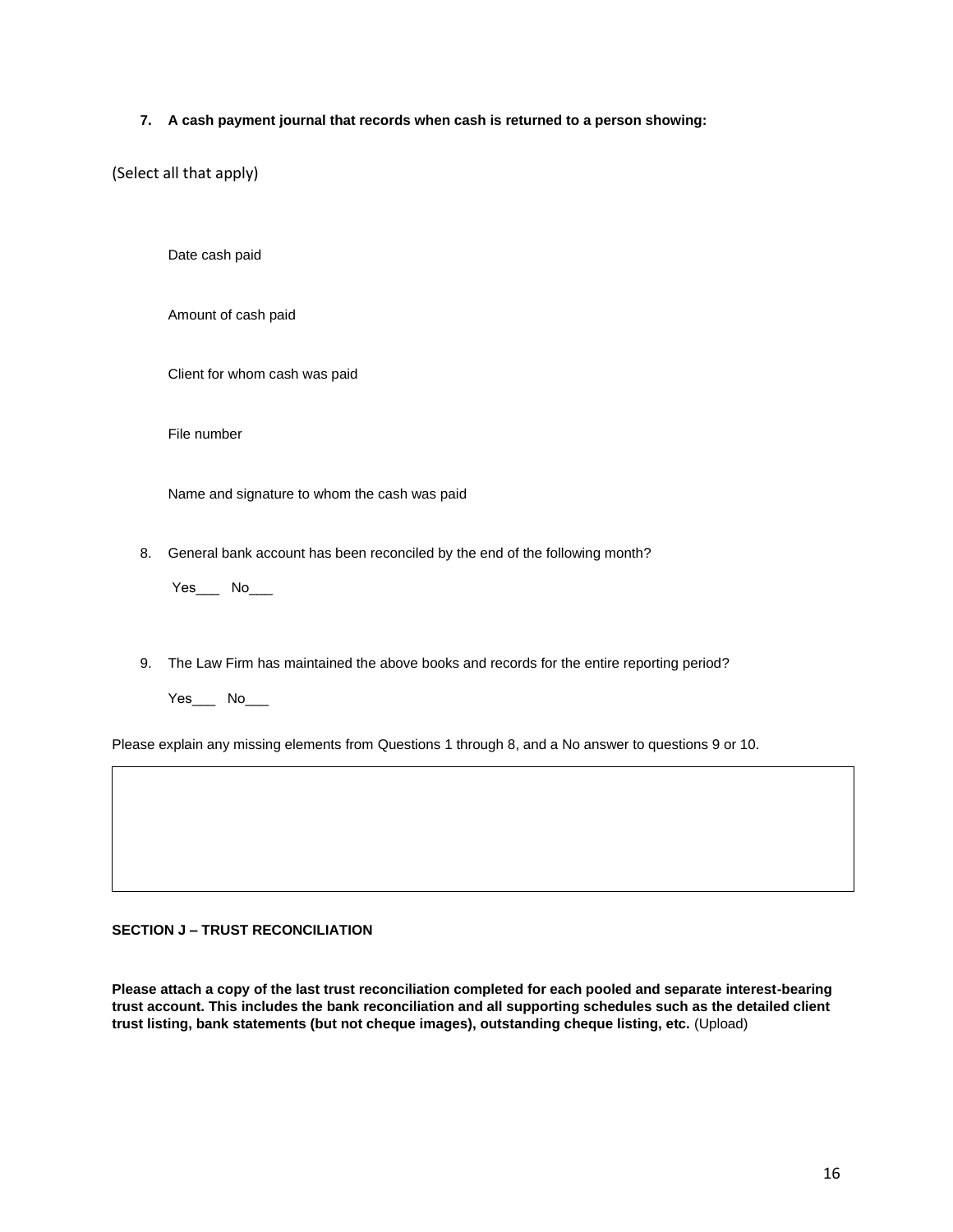### **SECTION K – ACCOUNTING FIRM INFORMATION**

We have forwarded a copy of this Start Up Report to the Law Firm and have discussed the contents of this Report with the Law Firm.

Our Accounting Firm is registered as a Professional Accounting Firm with the Chartered Professional Accountants of (NWT or other) if Other, blank to insert jurisdiction

This report is prepared solely for submission to the Law Society of the Northwest Territories and is not to be referred to or distributed to any person other than in accordance with the *Legal Profession Act* and the Rules of the Law Society of the Northwest Territories.

Date \_\_\_\_\_\_\_\_\_\_\_\_\_\_\_

Name and Signature of Accounting Firm Partner responsible for Completing this Form.

\_\_\_\_\_\_\_\_\_\_\_\_\_\_\_\_\_\_\_\_\_\_\_\_\_\_\_\_\_\_\_\_\_\_\_\_\_\_\_\_\_\_\_\_\_\_\_\_\_\_

| Postal Code ______________                                                       |  |
|----------------------------------------------------------------------------------|--|
|                                                                                  |  |
| E-mail address of Responsible Partner (blank) __________________________________ |  |
|                                                                                  |  |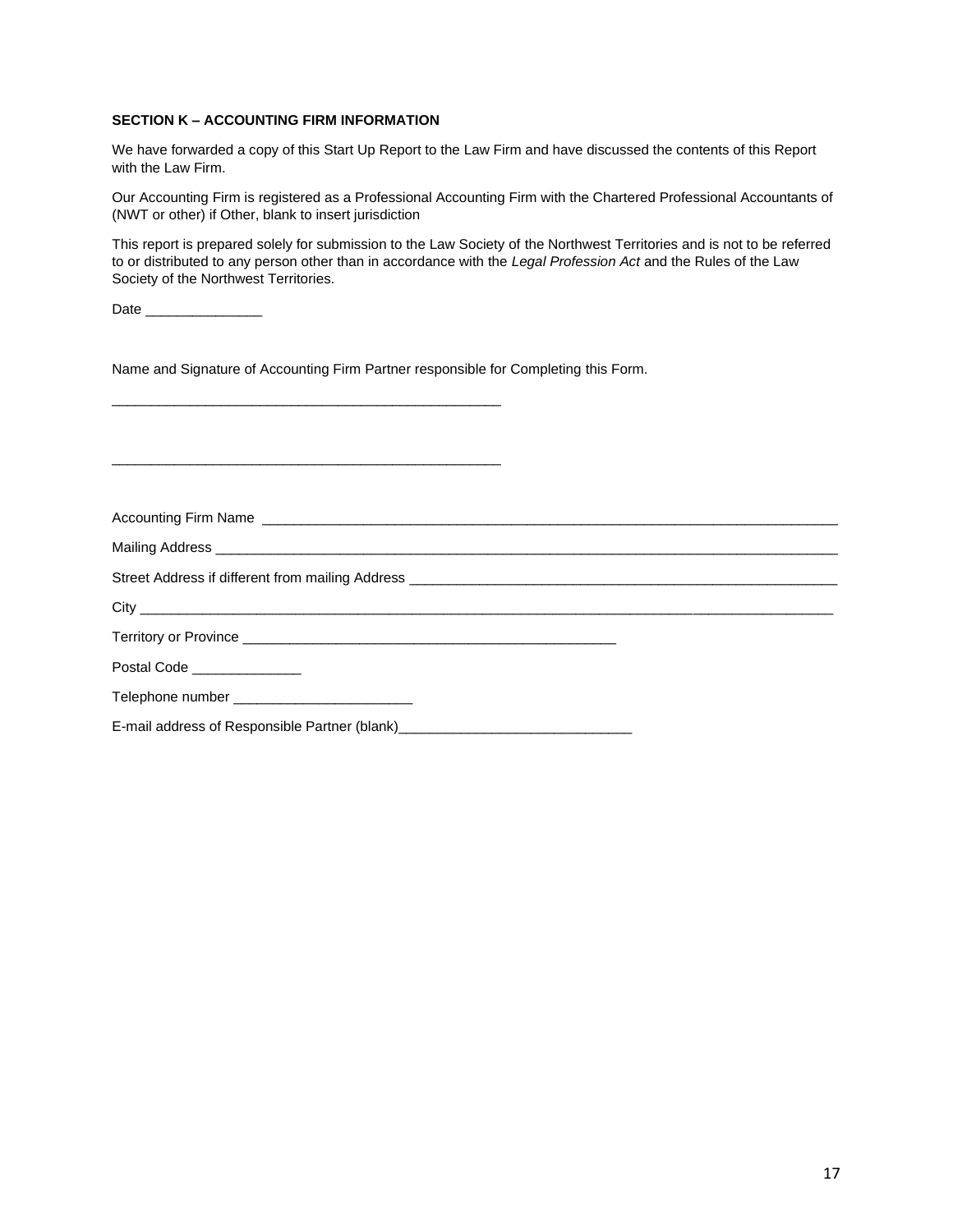### **ENGAGEMENT LETTER BETWEEN ACCOUNTANT AND LAW FIRM**

### **FOR START UP REPORT COMPLETION**

## ATTENTION:

This letter sets the terms of our engagement as accountants for the purpose of reporting under Rule 101 of the Rules of the Law Society of the Northwest Territories. In this letter all reference to "Rules" are to Rules of the Law Society of the Northwest Territories and all expressions used in this letter have the meanings given to them in the Rules.

The members of your Law Firm to be reported upon are listed in the attached schedule or letterhead or are as follows

This engagement, for the period from to (calendar) to (calendar) hereinafter referred to as the "Reporting Period") will be limited to the following procedures except where these procedures are extended as directed by your Law Firm in writing. Such additional procedures shall be attached to this letter and become an integral part of the engagement.

In completing the Accountant's Report, we will select a month ("Test Month") of our choice within the fiscal period and we will perform certain procedures on the Test Month.

#### **Procedures**

The procedures we will perform are as follows:

- 1. Obtain and read Part 6 of the Rules of the Law Society of the Northwest Territories.
- 2. Obtain a copy of your completed Law Firm Self-Report for the Reporting Period.
- 3. Obtain a copy of your completed Trust Bank Account Report for the Reporting Period.
- 4. Check the information recorded in the Trust Bank Account Report.
- 5. Review your trust reconciliations for the test month.
- 6. Review your cash receipts recorded in the test month and/or the two preceding or subsequent months.
- 7. Review your trust transfers recorded in the test month and/or the two preceding or subsequent months.
- 8. Review your general deposits recorded in the test month.
- 9. Review your trust reconciliations for the test period.
- 10. Review your trust bank statements for the test period.

11. Determine if the books and records as required by the Rules comply with Law Society of the Northwest Territories requirements.

12. Forward a copy of our Accountant's Report to your Law Firm and we will discuss the contents of the Report with your Law Firm prior to forwarding it to the Law Society of the Northwest Territories.

The procedures that we will perform do not constitute an audit, therefore, we will not express an opinion on the accuracy or completeness of the financial records and financial information provided. Furthermore, our engagement cannot be relied upon to prevent or detect defalcations or disclose irregularities, which may have occurred during the Reporting Period. However, we will report on the results of applying the specific procedures.

In order that we may carry out this engagement, you will make available to us all prescribed financial records pertaining to your Law Firm's practice for the Reporting Period. Your Law Firm will also provide us with Access to a blank Start Up Report for our completion.

We shall discuss the details of the completed Start Up Report with you, but it is mutually understood and agreed that, at the conclusion of the engagement, the Start Up Report shall be forwarded on your behalf to the Executive Director of the Law Society of the Northwest Territories. You will be provided with a copy of the Report pursuant to the Rules of the Law Society of the Northwest Territories.